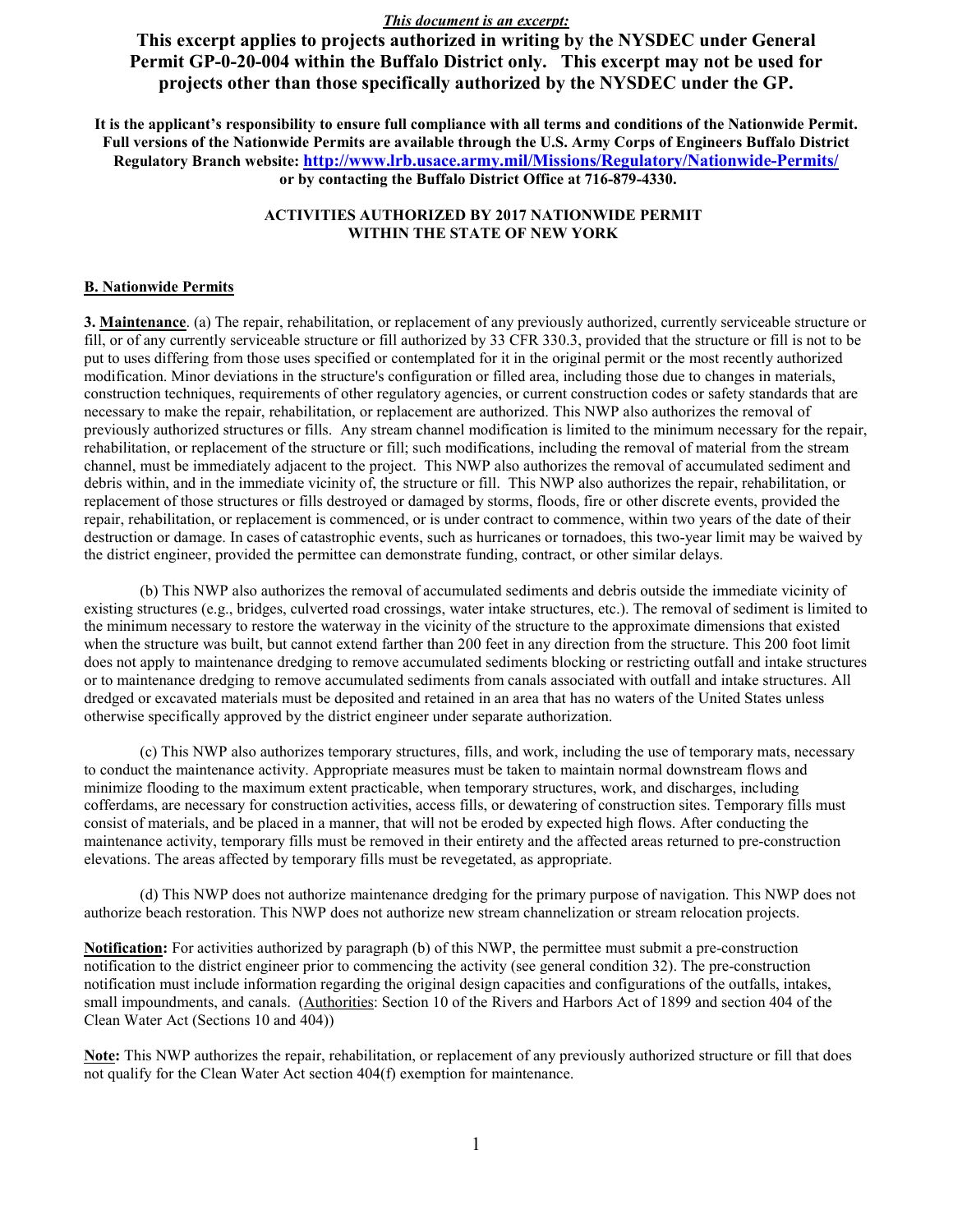**This excerpt applies to projects authorized in writing by the NYSDEC under General Permit GP-0-20-004 within the Buffalo District only. This excerpt may not be used for projects other than those specifically authorized by the NYSDEC under the GP.** 

**It is the applicant's responsibility to ensure full compliance with all terms and conditions of the Nationwide Permit. Full versions of the Nationwide Permits are available through the U.S. Army Corps of Engineers Buffalo District Regulatory Branch website: <http://www.lrb.usace.army.mil/Missions/Regulatory/Nationwide-Permits/> or by contacting the Buffalo District Office at 716-879-4330.**

**13. Bank Stabilization**. Bank stabilization activities necessary for erosion control or prevention, such as vegetative stabilization, bioengineering, sills, rip rap, revetment, gabion baskets, stream barbs, and bulkheads, or combinations of bank stabilization techniques, provided the activity meets all of the following criteria:

(a) No material is placed in excess of the minimum needed for erosion protection;

(b) The activity is no more than 500 feet in length along the bank, unless the district engineer waives this criterion by making a written determination concluding that the discharge will result in no more than minimal adverse environmental effects (an exception is for bulkheads – the district engineer cannot issue a waiver for a bulkhead that is greater than 1,000 feet in length along the bank);

(c) The activity will not exceed an average of one cubic yard per running foot, as measured along the length of the treated bank, below the plane of the ordinary high water mark or the high tide line, unless the district engineer waives this criterion by making a written determination concluding that the discharge will result in no more than minimal adverse environmental effects;

(d) The activity does not involve discharges of dredged or fill material into special aquatic sites, unless the district engineer waives this criterion by making a written determination concluding that the discharge will result in no more than minimal adverse environmental effects;

(e) No material is of a type, or is placed in any location, or in any manner, that will impair surface water flow into or out of any waters of the United States;

(f) No material is placed in a manner that will be eroded by normal or expected high flows (properly anchored native trees and treetops may be used in low energy areas);

(g) Native plants appropriate for current site conditions, including salinity, must be used for bioengineering or vegetative bank stabilization;

(h) The activity is not a stream channelization activity; and

(i) The activity must be properly maintained, which may require repairing it after severe storms or erosion events. This NWP authorizes those maintenance and repair activities if they require authorization.

This NWP also authorizes temporary structures, fills, and work, including the use of temporary mats, necessary to construct the bank stabilization activity. Appropriate measures must be taken to maintain normal downstream flows and minimize flooding to the maximum extent practicable, when temporary structures, work, and discharges, including cofferdams, are necessary for construction activities, access fills, or dewatering of construction sites. Temporary fills must consist of materials, and be placed in a manner, that will not be eroded by expected high flows. After construction, temporary fills must be removed in their entirety and the affected areas returned to pre-construction elevations. The areas affected by temporary fills must be revegetated, as appropriate.

Notification: The permittee must submit a pre-construction notification to the district engineer prior to commencing the activity if the bank stabilization activity: (1) involves discharges into special aquatic sites; or (2) is in excess of 500 feet in length; or (3) will involve the discharge of greater than an average of one cubic yard per running foot as measured along the length of the treated bank, below the plane of the ordinary high water mark or the high tide line. (See general condition 32.) (Authorities: Sections 10 and 404)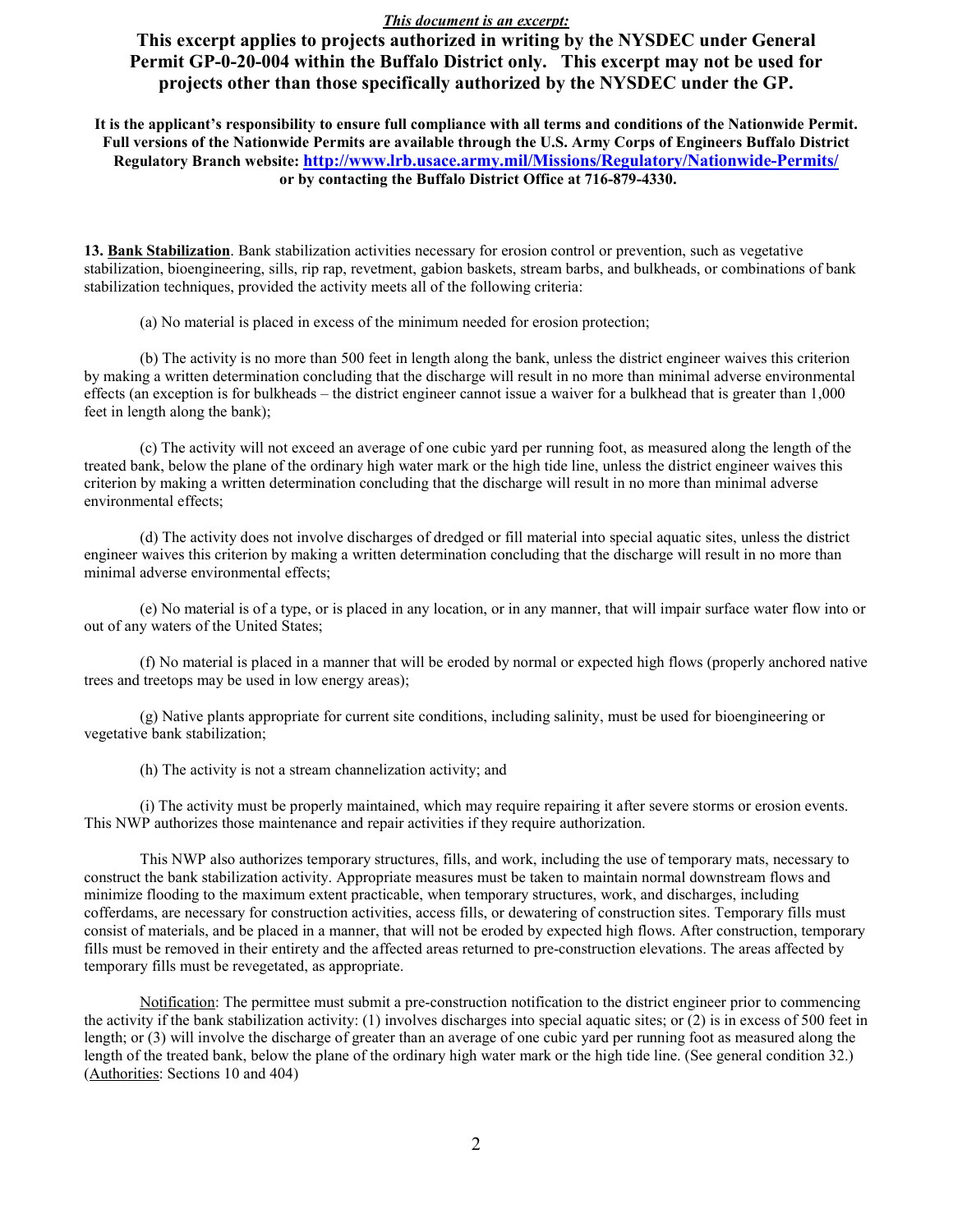**This excerpt applies to projects authorized in writing by the NYSDEC under General Permit GP-0-20-004 within the Buffalo District only. This excerpt may not be used for projects other than those specifically authorized by the NYSDEC under the GP.** 

**It is the applicant's responsibility to ensure full compliance with all terms and conditions of the Nationwide Permit. Full versions of the Nationwide Permits are available through the U.S. Army Corps of Engineers Buffalo District Regulatory Branch website: <http://www.lrb.usace.army.mil/Missions/Regulatory/Nationwide-Permits/> or by contacting the Buffalo District Office at 716-879-4330.**

**REMINDER TO APPLICANT:** For projects involving culvert maintenance or replacement, please take particular note of the requirements of General Regional Conditions G-B.1 and B.2. below. For projects involving aerial transmission lines, note clearance requirements as outlined in 33 CFR 322.5(i) (See NWP #12).

**19. Minor Dredging.** Dredging of no more than 25 cubic yards below the plane of the ordinary high water mark or the mean high water mark from navigable waters of the United States (i.e., section 10 waters). This NWP does not authorize the dredging or degradation through siltation of coral reefs, sites that support submerged aquatic vegetation (including sites where submerged aquatic vegetation is documented to exist but may not be present in a given year), anadromous fish spawning areas, or wetlands, or the connection of canals or other artificial waterways to navigable waters of the United States (see 33 CFR 322.5(g)). All dredged material must be deposited and retained in an area that has no waters of the United States unless otherwise specifically approved by the district engineer under separate authorization. (Authorities: Sections 10 and 404)

Buffalo District Only Permit-specific Regional Condition

a. This NWP does not authorize minor dredging to improve recreational use as those activities may be authorized by Buffalo District Regional Permit 81-000-1.

[\(http://www.lrb.usace.army.mil/Portals/45/docs/regulatory/RegionalPermits/2016\\_81-000-1\\_Final.pdf?ver=2016-](http://www.lrb.usace.army.mil/Portals/45/docs/regulatory/RegionalPermits/2016_81-000-1_Final.pdf?ver=2016-12-09-122806-177) [12-09-122806-177](http://www.lrb.usace.army.mil/Portals/45/docs/regulatory/RegionalPermits/2016_81-000-1_Final.pdf?ver=2016-12-09-122806-177) )

### **Section 401 Water Quality Certification:** T**he NYSDEC has issued blanket WQC for activities authorized by GP-0-20- 004. Please** r**efer to GP.**

**New York State Department of State Coastal Zone Management Consistency Determination:** Effective on May 11, 2020, the NYS Department of State modified the March 17, 2017 NWP consistency determination to provide concurrence for the following activities:

Individual projects that fall within the Nationwide Permit 3 will not be required to undergo an additional individual federal consistency review in accordance with 15 C.F.R. Part 930 Subpart D in conjunction with the issuance of a Corps permit. Projects that fall within Nationwide Permit 13 **AND** where bank stabilization is necessary to protect an existing dwelling, or the project is primarily vegetative in nature, as discussed in GP-0-20-004 will not be required to undergo an additional individual federal consistency review in accordance with 15 C.F.R. Part 930 Subpart D. This mutually agreed upon modification is only applicable within the Buffalo District of the Army Corps of Engineers and expires at the completion of the 2017 Nationwide Permit Program, all projects will then be subject to the terms of the next Nationwide Permit Program and the Department's decision regarding the Army Corps' anticipated consistency determination.

Nationwide Permit 19 activities: In accordance with the NYSDOS March 17, 2017 NWP consistency determination Pursuant to 15 CFR Part 930.41, the NYSDOS concurs with the USACE consistency determination for this NWP anywhere in the New York State coastal area with which all general and all Buffalo and New York District regional conditions are complied.

## **C. Nationwide Permit General Conditions**: (Please refer to full version of the NWP.)

**Note:** To qualify for NWP authorization, the prospective permittee must comply with the following general conditions, as applicable, in addition to any regional or case-specific conditions imposed by the division engineer or district engineer. Prospective permittees should contact the appropriate Corps district office to determine if regional conditions have been imposed on an NWP. Prospective permittees should also contact the appropriate Corps district office to determine the status of Clean Water Act Section 401 water quality certification and/or Coastal Zone Management Act consistency for an

NWP. Every person who may wish to obtain permit authorization under one or more NWPs, or who is currently relying on an existing or prior permit authorization under one or more NWPs, has been and is on notice that all of the provisions of 33 CFR 330.1 through 330.6 apply to every NWP authorization. Note especially 33 CFR 330.5 relating to the modification, suspension, or revocation of any NWP authorization.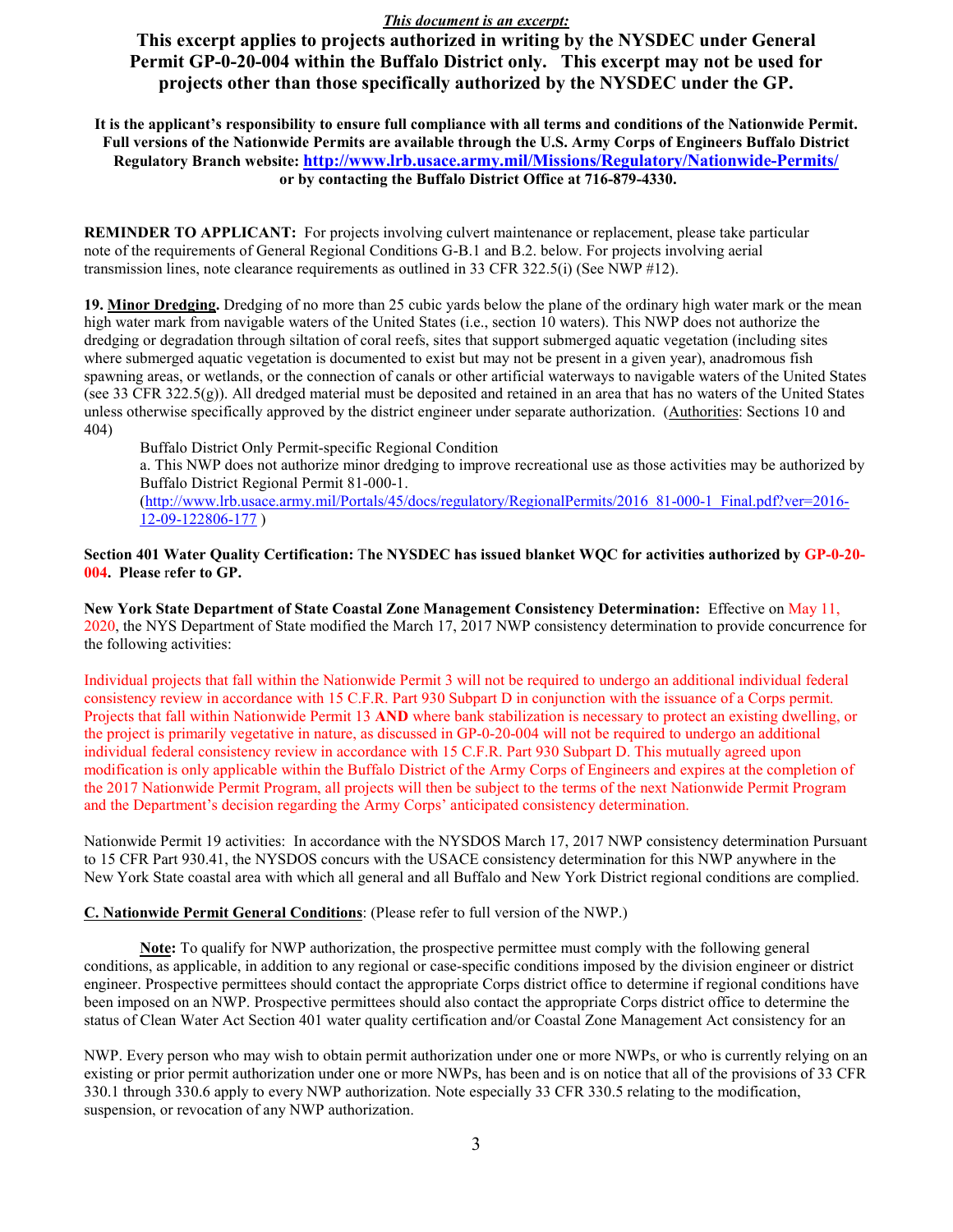**This excerpt applies to projects authorized in writing by the NYSDEC under General Permit GP-0-20-004 within the Buffalo District only. This excerpt may not be used for projects other than those specifically authorized by the NYSDEC under the GP.** 

**It is the applicant's responsibility to ensure full compliance with all terms and conditions of the Nationwide Permit. Full versions of the Nationwide Permits are available through the U.S. Army Corps of Engineers Buffalo District Regulatory Branch website: <http://www.lrb.usace.army.mil/Missions/Regulatory/Nationwide-Permits/> or by contacting the Buffalo District Office at 716-879-4330.**

- 1. Navigation
- 2. Aquatic Life Movements<br>3. Spawning Areas
- Spawning Areas
- 4. Migratory Bird Breeding Areas
- 5. Shellfish Beds
- 6. Suitable Material
- 7. Water Supply Intakes
- 8. Adverse Effects From Impoundments
- 9. Management of Water Flows 10. Fills Within 100-Year Floodplains.
- 
- 11. Equipment
- 12. Soil Erosion and Sediment Controls
- 13. Removal of Temporary Fills
- 14. Proper Maintenance
- 15. Single and Complete Project
- 16. Wild and Scenic Rivers
- 17. Tribal Rights
- 18. Endangered Species
- 19. Migratory Birds and Bald and Golden Eagles<br>20. Historic Properties
- Historic Properties
- 21. Discovery of Previously Unknown Remains and **Artifacts**
- 22. Designated Critical Resource Waters.
- 23. Mitigation
- 24. Safety of Impoundment Structures
- 25. Water Quality
- 26. Coastal Zone Management<br>27. Regional and Case-By-Case
- Regional and Case-By-Case Conditions
- 28. Use of Multiple Nationwide Permits
- 29. Transfer of Nationwide Permit Verifications
- 30. Compliance Certification
- 31. Activities Affecting Structures or Works Built by the United States
- 32. Pre-Construction Notification

**D. District Engineer's Decision**: (Please refer to full version of the NWP.)

**E. Further Information**: (Please refer to full version of the NWP.)

**F. Definitions**: (Please refer to full version of the NWP.)

## **G. Buffalo and New York District General Regional Conditions**

#### **These conditions apply to ALL Nationwide Permits.**

**G-A. Construction Best Management Practices (BMP's):** Unless specifically approved otherwise through issuance of a variance by the District Engineer, the following BMP's must be implemented to the maximum degree practicable, to minimize erosion, migration of sediments, and adverse environmental impacts. Note that at a minimum, all erosion and sediment control and stormwater management practices must be designed, installed and maintained throughout the entire construction project in accordance with the latest version of the *"New York Standards and Specifications for Erosion and Sediment Control"* and the *"New York State Stormwater Management Design Manual"*. These documents are available at: <http://www.dec.ny.gov/chemical/29066.html> and<http://www.dec.ny.gov/chemical/29072.html> , respectively. Prior to the discharge of any dredged or fill material into waters of the United States, including wetlands, authorized by NWP, the permittee must install and maintain erosion and sedimentation controls in and/or adjacent to wetlands or other waters of the United States.

1. All synthetic erosion control features (e.g., silt fencing, netting, mats), which are intended for temporary use during construction, shall be completely removed and properly disposed of after their initial purpose has been served. Only natural fiber materials, which will degrade over time, may be abandoned in place.

2. Materials resulting from trench excavation for utility line installation or ditch reshaping activities which are temporarily sidecast or stockpiled into waters of the United States must be backfilled or removed to an upland area within 30 days of the date of deposition. Note: upland options shall be utilized prior to temporary placement within waters of the U.S., unless it can be demonstrated that it would not be practicable or if the impacts of complying with this upland option requirement would result in more adverse impacts to the aquatic environment.

3. For trenching activities in wetlands the applicant shall install impermeable trench dams or trench breakers at the wetland boundaries and every 100 feet within wetland areas to prevent inadvertent drainage of wetlands or other waters of the United States.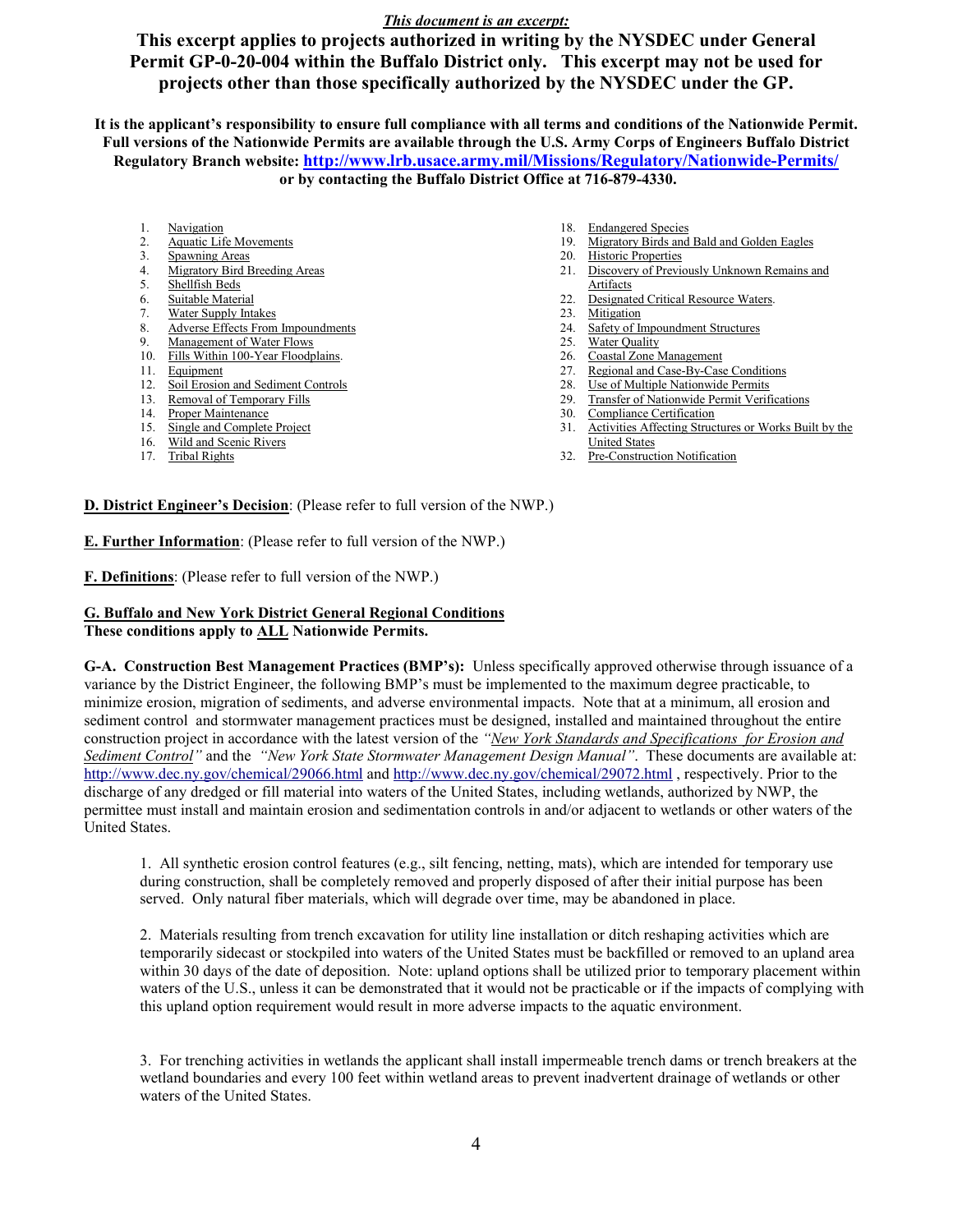**This excerpt applies to projects authorized in writing by the NYSDEC under General Permit GP-0-20-004 within the Buffalo District only. This excerpt may not be used for projects other than those specifically authorized by the NYSDEC under the GP.** 

**It is the applicant's responsibility to ensure full compliance with all terms and conditions of the Nationwide Permit. Full versions of the Nationwide Permits are available through the U.S. Army Corps of Engineers Buffalo District Regulatory Branch website: <http://www.lrb.usace.army.mil/Missions/Regulatory/Nationwide-Permits/> or by contacting the Buffalo District Office at 716-879-4330.**

4. Dry stream crossing methods (e.g., diversion, dam and pump, flume, bore) shall be utilized for culvert or other pipe, or utility installations to reduce downstream impacts from turbidity and sedimentation. This may require piping or pumping the stream flow around the work area and the use of cofferdams.

5. No in-stream work shall occur during periods of high flow, except for work that occurs in dewatered areas behind temporary diversions, cofferdams or causeways.

6. Construction access and staging areas shall be by means that avoid or minimize impacts to aquatic sites (e.g. use of upland areas for access  $\&$  staging, floating barges, mats, etc.). Discharges of fill material associated with the construction of temporary access roads, staging areas and work pads in wetlands shall be placed on filter fabric. All temporary fills shall be removed upon completion of the work and the disturbed area restored to pre-construction contours, elevations and wetland conditions, including cover type. All vegetation utilized in the restoration activity shall consist of native species.

7. All return flow from dredged material disposal areas shall not result in an increase in turbidity in the receiving water body that will cause a substantial visible contrast to natural conditions. (See NWP #16)

8. For activities involving the placement of concrete into waters of the U.S., the permittee must employ watertight forms. The forms shall be dewatered prior to the placement of the concrete. The use of tremie concrete is allowed, provided that it complies with New York State water quality standards.

9. New stormwater management facilities shall be located outside of waters of the U.S. A variance of this requirement may be requested with the submission of a PCN. The PCN must include justification which demonstrates that avoidance and minimization efforts have been met.

10. To the maximum extent practicable, the placement of fill in wetlands must be designed to maintain preconstruction surface water flows/conditions between remaining on or off-site waters and to prevent draining of the wetland or permanent hydrologic alteration. This may require the use of culverts and/or other measures. Furthermore, the activity must not restrict or impede the passage of normal or expected high flows (unless the primary purpose of the fill is to impound waters). The activity may alter the pre-construction flows/conditions if it can be shown that it benefits the aquatic environment (i.e. wetland restoration and/or enhancement).

**G-B. CULVERTS**: (Please refer to full version of the NWP.)

- 1. **ALL NEW OR REPLACEMENT CULVERTS**: (Please refer to full version of the NWP.)
- **2**. **ALL CULVERT REHABILITATION PROJECTS**: (Please refer to full version of the NWP.)
- **G-C. Bogs and Fens:** (Please refer to full version of the NWP.)

## **G-D. National Wild and Scenic Rivers (NWSR):** (Please refer to full version of the NWP.)